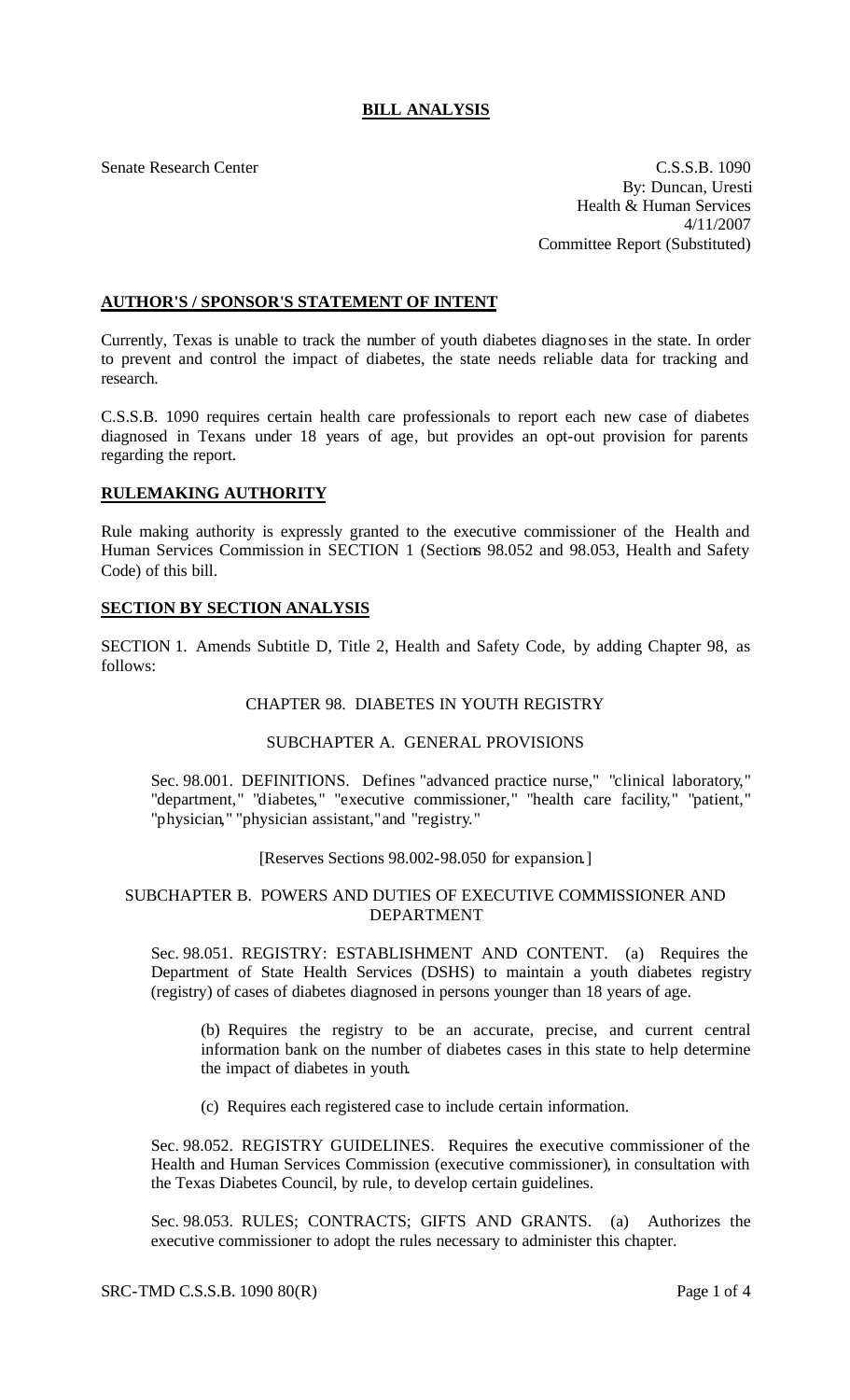(b) Authorizes DSHS to enter into contracts as necessary for the purposes of this chapter.

(c) Authorizes DSHS to accept and administer gifts and grants for the purposes of this chapter.

Sec. 98.054. ANNUAL REPORT; REPORT TO LEGISLATURE. (a) Requires DSHS to publish an annual youth diabetes report based on registry information. Authorizes the report to include certain information.

(b) Requires DSHS to present the annual youth diabetes report to certain officials.

(c) Authorizes DSHS to publish reports it determines necessary or desirable to implement the purposes of this chapter, in cooperation with other diabetes reporting organizations and research institutions.

Sec. 98.055. INFORMATION FROM MEDICAL RECORDS. (a) Requires a health care facility, clinical laboratory, or physician that makes the diagnosis or the advanced practice nurse or physician assistant that obtains information related to the diagnosis to furnish to DSHS or DSHS's representative information DSHS considers necessary and appropriate that is derived from the patient's medical record in the custody or under the control of the health care facility, clinical laboratory, physician, advanced practice nurse, or physician assistant within six months of a new diagnosis of diabetes in a patient, except as provided by Subsection (b).

(b) Requires the health care facility, clinical laboratory, physician, advanced practice nurse, or physician assistant to inform the patient and the patient's parent or legal guardian of the existence, structure, and purpose of the registry before transferring any information.

(c) Prohibits the health care facility, clinical laboratory, physician, advanced practice nurse, or physician assistant from transferring information about a patient if the patient or the patient's parent or legal guardian chooses to exclude the information from the registry.

(d) Requires a health care facility, clinical laboratory, physician, advanced practice nurse, or physician assistant to furnish information required under Subsection (a) in the format prescribed by DSHS.

Sec. 98.056. FAILURE TO FURNISH INFORMATION; PENALTY. (a) Requires a health care facility, clinical laboratory, physician, advanced practice nurse, or physician assistant that knowingly or in bad faith fails to furnish information to reimburse DSHS for the costs incurred by DSHS in accessing and obtaining the information. Requires costs reimbursed under this subsection to be reasonable based on the actual costs incurred by DSHS in collecting the information and authorizes the reimbursed costs to include salary and travel expenses.

(b) Authorizes DSHS to assess a late fee on an amount due under Subsection (a) that is at least 60 days overdue after providing an opportunity for hearing. Prohibits the late fee from exceeding one and one-half percent of the total amount due for each month or portion of a month the amount is not paid in full.

Sec. 98.057. CONFIDENTIALITY. (a) Provides that reports, records, and information obtained under this chapter are confidential and are not subject to disclosure under Chapter 552 (Public Information), Government Code, are not subject to subpoena, and may not otherwise be released or made public except as provided by this chapter.

(b) Provides that reports, records, and information obtained under this chapter are for the confidential use of DSHS and any person it determines necessary to carry out the intent of this chapter except as provided by Subsection (c).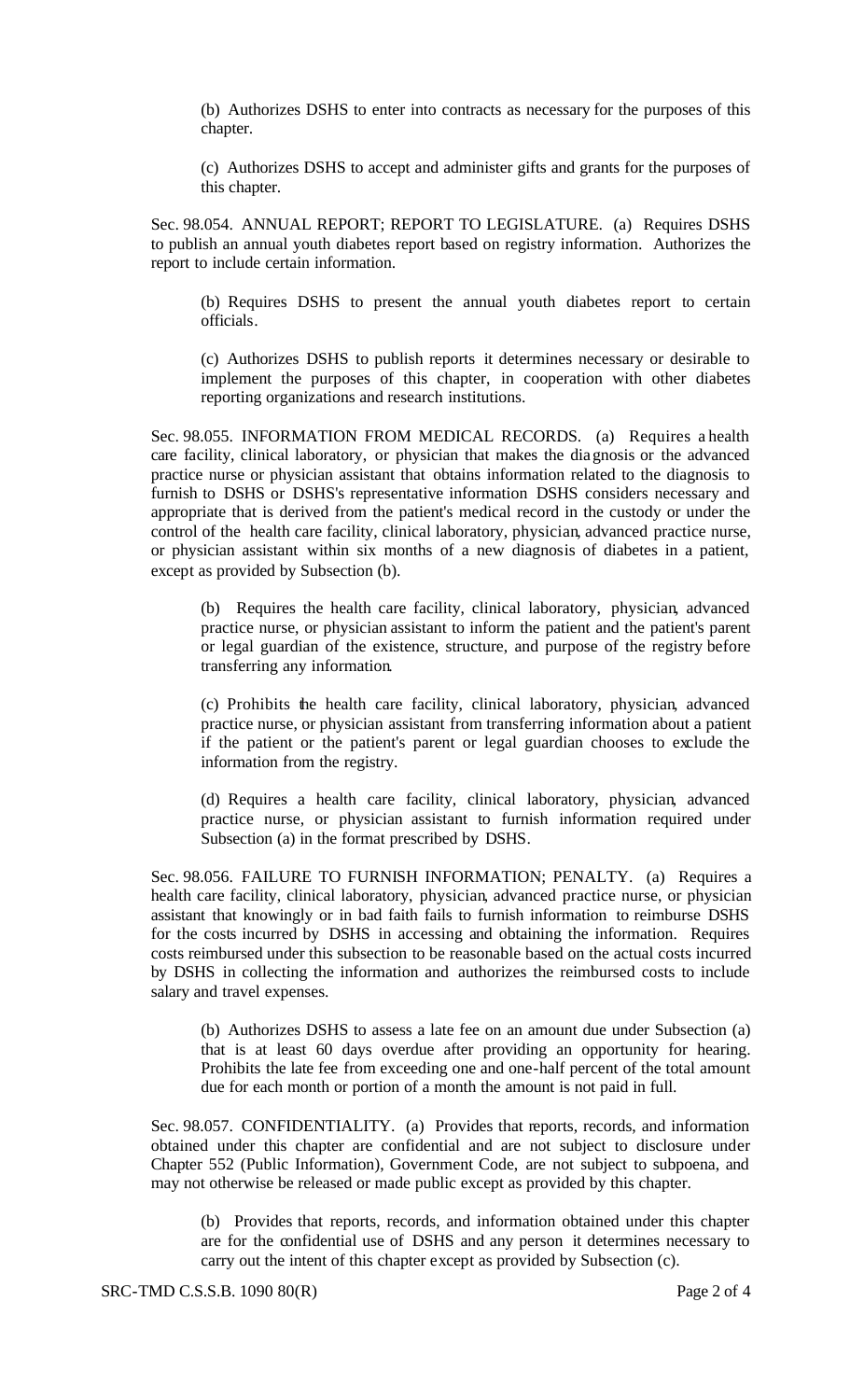(c) Authorizes information obtained under this chapter to be released to the health care facility, clinical laboratory, physician, advanced practice nurse, or physician assistant that provided the information to the department, but stipulates that the release is limited to information provided by that health care facility, clinical laboratory, physician, advance practice nurse, or physician assistant.

(d) Prohibits a state employee from testifying in a civil, criminal, special, or other proceeding as to the existence or contents of records, reports, or information concerning an individual whose medical records have been used in submitting information required under this chapter unless the individual consents in advance.

Sec. 98.058. RELEASE OF LIMITED INFORMATION. (a) Authorizes medical or epidemiological information to be released under certain circumstances.

(b) Provides that information furnished to a diabetes registry or a diabetes researcher under Subsection (a)(3) is for confidential use of the diabetes registry or the diabetes researcher, as applicable, and is subject to Section 98.057.

Sec. 98.059. REGISTRY ACCESS. Provides that access to the registry is limited to certain persons.

Sec. 98.060. IMMUNITY FROM LIABILITY. Provides that certain persons subject to this chapter that act in compliance with this chapter are not civilly or criminally liable for furnishing the information required under this chapter.

Sec. 98.061. INJUNCTIVE RELIEF; CIVIL PENALTY. (a) Authorizes the attorney general to institute an action for injunctive relief to restrain a release of information in violation of Section 98.057, 98.058, 98.059, or 98.064.

(b) Authorizes the attorney general to institute an action for civil penalties against a person for a release of information in violation of Section 98.057, 98.058, 98.059, or 98.064 in addition to the injunctive relief provided by Subsection (a). Prohibits a civil penalty that is assessed under this section from exceeding \$3,000 for each violation.

(c) Authorizes the court to assess a civil penalty not to exceed \$250,000 if the court in which an action under Subsection (b) is pending finds that the violations have occurred with a frequency as to constitute a pattern or practice.

Sec. 98.062. DISCIPLINARY ACTION. Provides that a release of information in violation of Section 98.057, 98.058, 98.059, or 98.064 by an individual or facility that is licensed by an agency of this state is subject to investigation and disciplinary proceedings, including probation or suspension by the licensing agency in addition to the penalties prescribed by this chapter. Authorizes the agency to revoke the individual's or facility's license if there is evidence that the violations of this chapter constitute a pattern or practice.

Sec. 98.063. EXCLUSION FROM STATE PROGRAMS. Requires a person to be excluded from participating in any state-funded health care program if a court finds the person engaged in a pattern or practice of releasing information in violation of Section 98.057, 98.058, 98.059, or 98.064 in addition to the penalties prescribed by this chapter.

Sec. 98.064. COMPLIANCE WITH FEDERAL LAW. (a) Requires a covered entity to ensure that the disclosure complies with all applicable requirements, standards, and implementation specifications of the privacy rule to the extent that this chapter authorizes the disclosure of protected health information by a covered entity as those terms are defined by the privacy rule in federal laws.

(b) Provides that this chapter governs the use or disclosure of information in the registry to the extent that the provisions of this chapter, and the rules adopted